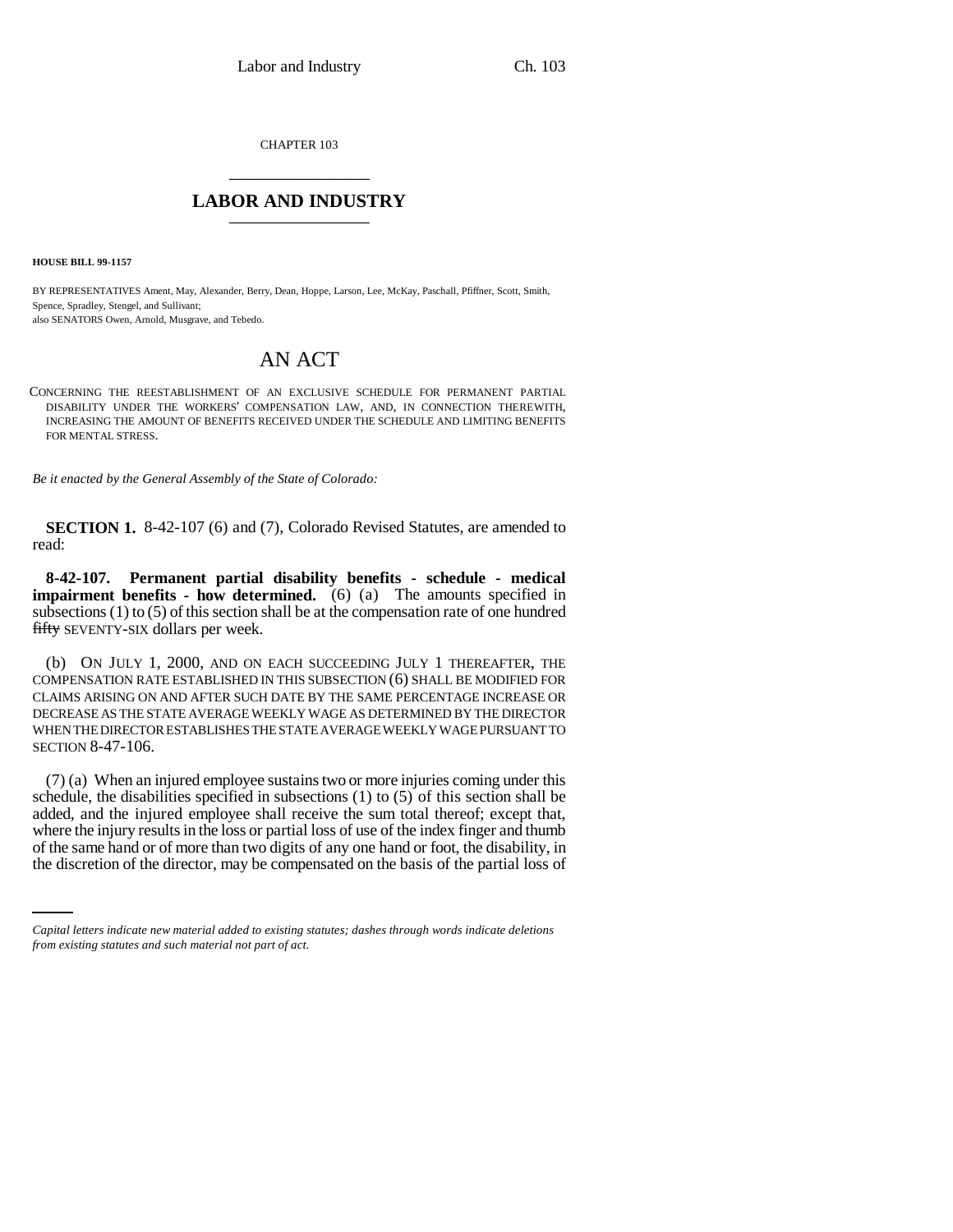## Ch. 103 Labor and Industry

use of said hand or foot, measured respectively from the wrist or ankle.

(b) (I) THE GENERAL ASSEMBLY FINDS, DETERMINES, AND DECLARES THAT THE RATING ORGANIZATION THAT STUDIED THE IMPACT OF THE CHANGES IN SENATE BILL 91-218, ENACTED AT THE FIRST REGULAR SESSION OF THE FIFTY-EIGHTH GENERAL ASSEMBLY, ASSUMED THAT SCHEDULED INJURIES WOULD REMAIN ON THE SCHEDULE AND NONSCHEDULED INJURIES WOULD BE COMPENSATED AS MEDICAL IMPAIRMENT BENEFITS. THEREFORE, THE GENERAL ASSEMBLY FINDS, DETERMINES, AND DECLARES THAT THE PURPOSE OF CHANGING THE PROVISIONS OF SUBPARAGRAPH (II) OF THIS PARAGRAPH (b), AS AMENDED BY HOUSE BILL 99-1157, ENACTED AT THE FIRST REGULAR SESSION OF THE SIXTY-SECOND GENERAL ASSEMBLY, IS TO CLARIFY THAT SCHEDULED INJURIES SHALL BE COMPENSATED AS PROVIDED ON THE SCHEDULE AND NONSCHEDULED INJURIES SHALL BE COMPENSATED AS MEDICAL IMPAIRMENT BENEFITS, AND THAT, WHEN AN INJURED WORKER SUSTAINS BOTH SCHEDULED AND NONSCHEDULED INJURIES, THE LOSSES SHALL BE COMPENSATED ON THE SCHEDULE FOR SCHEDULED INJURIES AND THE NONSCHEDULED INJURIES SHALL BE COMPENSATED AS MEDICAL IMPAIRMENT BENEFITS. THE GENERAL ASSEMBLY FURTHER DETERMINES AND DECLARES THAT MENTAL OR EMOTIONAL STRESS SHALL BE COMPENSATED PURSUANT TO SECTION 8-41-301 (2) AND SHALL NOT BE COMBINED WITH A SCHEDULED OR A NONSCHEDULED INJURY.

(II) Except as provided in subsection (8) of this section, where an injury causes the loss of, loss of use of, or partial loss of use of any member specified in the foregoing schedule, the amount of permanent partial disability shall be the proportionate share of the amount stated in the above schedule for the total loss of a member, and such amount shall be in addition to compensation for temporary disability. WHERE AN INJURY CAUSES A LOSS SET FORTH IN THE SCHEDULE IN SUBSECTION (2) OF THIS SECTION AND A LOSS SET FORTH FOR MEDICAL IMPAIRMENT BENEFITS IN SUBSECTION (8) OF THIS SECTION, THE LOSS SET FORTH IN THE SCHEDULE FOUND IN SAID SUBSECTION (2) SHALL BE COMPENSATED SOLELY ON THE BASIS OF SUCH SCHEDULE AND THE LOSS SET FORTH IN SAID SUBSECTION (8) SHALL BE COMPENSATED SOLELY ON THE BASIS FOR SUCH MEDICAL IMPAIRMENT BENEFITS SPECIFIED IN SAID SUBSECTION  $(8)$ .

(III) MENTAL OR EMOTIONAL STRESS SHALL BE COMPENSATED PURSUANT TO SECTION 8-41-301 (2) AND SHALL NOT BE COMBINED WITH A SCHEDULED OR A NONSCHEDULED INJURY.

**SECTION 2.** 8-41-301 (2) (a) and (2) (b), Colorado Revised Statutes, are amended, and the said 8-41-301 (2) is further amended BY THE ADDITION OF A NEW PARAGRAPH, to read:

**8-41-301. Conditions of recovery.** (2) (a) A claim of mental impairment must be proven by evidence supported by the testimony of a licensed physician or psychologist. For purposes of this subsection (2), "mental impairment" means a RECOGNIZED, PERMANENT disability arising from an accidental injury arising out of and in the course of employment when the accidental injury involves no physical injury and consists of a psychologically traumatic event that is generally outside of a worker's usual experience and would evoke significant symptoms of distress in a worker in similar circumstances. A mental impairment shall not be considered to arise out of and in the course of employment if it results from a disciplinary action,